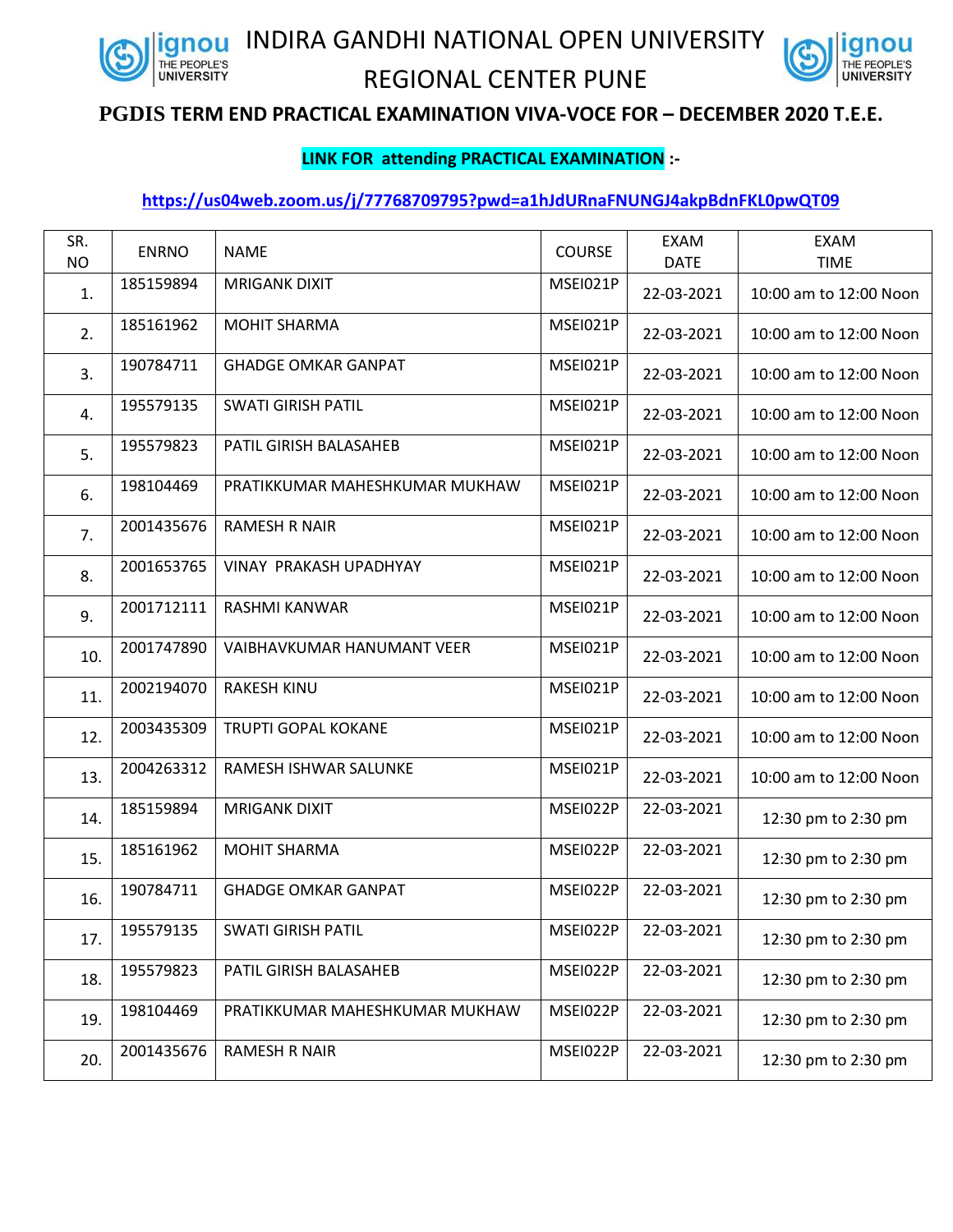| SR.       | <b>ENRNO</b> | <b>NAME</b>                    | <b>COURSE</b> | <b>EXAM</b> | <b>EXAM</b>            |
|-----------|--------------|--------------------------------|---------------|-------------|------------------------|
| <b>NO</b> |              |                                |               | <b>DATE</b> | <b>TIME</b>            |
| 21.       | 2001653765   | VINAY PRAKASH UPADHYAY         | MSEI022P      | 22-03-2021  | 12:30 pm to 2:30 pm    |
| 22.       | 2001712111   | <b>RASHMI KANWAR</b>           | MSEI022P      | 22-03-2021  | 12:30 pm to 2:30 pm    |
| 23.       | 2001747890   | VAIBHAVKUMAR HANUMANT VEER     | MSEI022P      | 22-03-2021  | 12:30 pm to 2:30 pm    |
| 24.       | 2002194070   | <b>RAKESH KINU</b>             | MSEI022P      | 22-03-2021  | 12:30 pm to 2:30 pm    |
| 25.       | 2003435309   | <b>TRUPTI GOPAL KOKANE</b>     | MSEI022P      | 22-03-2021  | 12:30 pm to 2:30 pm    |
| 26.       | 2004263312   | RAMESH ISHWAR SALUNKE          | MSEI022P      | 22-03-2021  | 12:30 pm to 2:30 pm    |
| 27.       | 185159894    | <b>MRIGANK DIXIT</b>           | MSEI023P      | 23-03-2021  | 10:00 am to 12:00 Noon |
| 28.       | 185161962    | <b>MOHIT SHARMA</b>            | MSEI023P      | 23-03-2021  | 10:00 am to 12:00 Noon |
| 29.       | 190784711    | <b>GHADGE OMKAR GANPAT</b>     | MSEI023P      | 23-03-2021  | 10:00 am to 12:00 Noon |
| 30.       | 195579135    | <b>SWATI GIRISH PATIL</b>      | MSEI023P      | 23-03-2021  | 10:00 am to 12:00 Noon |
| 31.       | 195579823    | PATIL GIRISH BALASAHEB         | MSEI023P      | 23-03-2021  | 10:00 am to 12:00 Noon |
| 32.       | 198104469    | PRATIKKUMAR MAHESHKUMAR MUKHAW | MSEI023P      | 23-03-2021  | 10:00 am to 12:00 Noon |
| 33.       | 2001435676   | <b>RAMESH R NAIR</b>           | MSEI023P      | 23-03-2021  | 10:00 am to 12:00 Noon |
| 34.       | 2001653765   | <b>VINAY PRAKASH UPADHYAY</b>  | MSEI023P      | 23-03-2021  | 10:00 am to 12:00 Noon |
| 35.       | 2001712111   | RASHMI KANWAR                  | MSEI023P      | 23-03-2021  | 10:00 am to 12:00 Noon |
| 36.       | 2001747890   | VAIBHAVKUMAR HANUMANT VEER     | MSEI023P      | 23-03-2021  | 10:00 am to 12:00 Noon |
| 37.       | 2002194070   | RAKESH KINU                    | MSEI023P      | 23-03-2021  | 10:00 am to 12:00 Noon |
| 38.       | 2003435309   | TRUPTI GOPAL KOKANE            | MSEI023P      | 23-03-2021  | 10:00 am to 12:00 Noon |
| 39.       | 2004263312   | RAMESH ISHWAR SALUNKE          | MSEI023P      | 23-03-2021  | 10:00 am to 12:00 Noon |
| 40.       | 185159894    | <b>MRIGANK DIXIT</b>           | MSEI025P      | 23-03-2021  | 12:30 pm to 1:30 pm    |
| 41.       | 190784711    | <b>GHADGE OMKAR GANPAT</b>     | MSEI025P      | 23-03-2021  | 12:30 pm to 1:30 pm    |
| 42.       | 195579135    | <b>SWATI GIRISH PATIL</b>      | MSEI025P      | 23-03-2021  | 12:30 pm to 1:30 pm    |
| 43.       | 195579823    | PATIL GIRISH BALASAHEB         | MSEI025P      | 23-03-2021  | 12:30 pm to 1:30 pm    |
| 44.       | 198092364    | <b>ASEEM PRAKASH</b>           | MSEI025P      | 23-03-2021  | 12:30 pm to 1:30 pm    |
| 45.       | 198092396    | <b>ASHISH NAGAR</b>            | MSEI025P      | 23-03-2021  | 12:30 pm to 1:30 pm    |
| 46.       | 198092411    | JAGRUT MUKESHBHAI GANDHI       | MSEI025P      | 23-03-2021  | 12:30 pm to 1:30 pm    |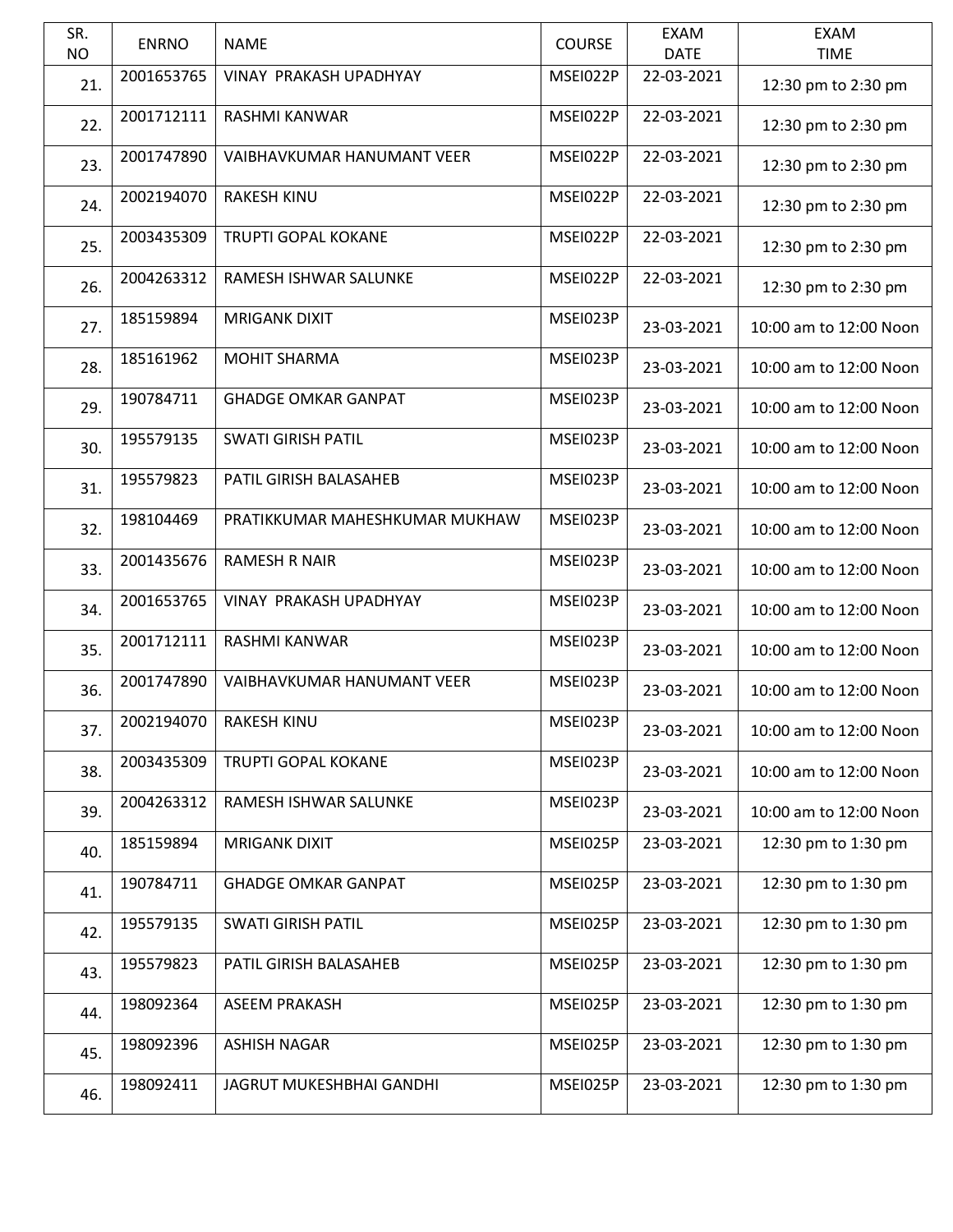| SR.<br><b>NO</b> | <b>ENRNO</b> | <b>NAME</b>                    | <b>COURSE</b> | <b>EXAM</b><br><b>DATE</b> | <b>EXAM</b><br><b>TIME</b> |
|------------------|--------------|--------------------------------|---------------|----------------------------|----------------------------|
| 47.              | 198095986    | RAHUL ZAMBARE                  | MSEI025P      | 23-03-2021                 | 12:30 pm to 1:30 pm        |
| 48.              | 198103592    | <b>RAHUL CHAUHAN</b>           | MSEI025P      | 23-03-2021                 | 12:30 pm to 1:30 pm        |
| 49.              | 198104469    | PRATIKKUMAR MAHESHKUMAR MUKHAW | MSEI025P      | 23-03-2021                 | 12:30 pm to 2:30 pm        |
| 50.              | 2003435309   | <b>TRUPTI GOPAL KOKANE</b>     | MSEI025P      | 23-03-2021                 | 12:30 pm to 1:30 pm        |
| 51.              | 185159894    | <b>MRIGANK DIXIT</b>           | MSEI026P      | 23-03-2021                 | 1.30 pm to 2.30 Pm         |
| 52.              | 190784711    | <b>GHADGE OMKAR GANPAT</b>     | MSEI026P      | 23-03-2021                 | 1.30 pm to 2.30 Pm         |
| 53.              | 195579135    | <b>SWATI GIRISH PATIL</b>      | MSEI026P      | 23-03-2021                 | 1.30 pm to 2.30 Pm         |
| 54.              | 195579823    | PATIL GIRISH BALASAHEB         | MSEI026P      | 23-03-2021                 | 1.30 pm to 2.30 Pm         |
| 55.              | 198092364    | <b>ASEEM PRAKASH</b>           | MSEI026P      | 23-03-2021                 | 1.30 pm to 2.30 Pm         |
| 56.              | 198092396    | <b>ASHISH NAGAR</b>            | MSEI026P      | 23-03-2021                 | 1.30 pm to 2.30 Pm         |
| 57.              | 198092411    | JAGRUT MUKESHBHAI GANDHI       | MSEI026P      | 23-03-2021                 | 1.30 pm to 2.30 Pm         |
| 58.              | 198095986    | RAHUL ZAMBARE                  | MSEI026P      | 23-03-2021                 | 1.30 pm to 2.30 Pm         |
| 59.              | 198103592    | RAHUL CHAUHAN                  | MSEI026P      | 23-03-2021                 | 1.30 pm to 2.30 Pm         |
| 60.              | 198104469    | PRATIKKUMAR MAHESHKUMAR MUKHAW | MSEI026P      | 23-03-2021                 | 1.30 pm to 2.30 Pm         |
| 61.              | 2003435309   | TRUPTI GOPAL KOKANE            | MSEI026P      | 23-03-2021                 | 1.30 pm to 2.30 Pm         |
| 62.              | 185159894    | <b>MRIGANK DIXIT</b>           | MSEI027P      | 23-03-2021                 | 2.30 pm to 3.30 pm         |
| 63.              | 190779308    | <b>ROHIT JAIN</b>              | MSEI027P      | 23-03-2021                 | 2.30 pm to 3.30 pm         |
| 64.              | 190784711    | <b>GHADGE OMKAR GANPAT</b>     | MSEI027P      | 23-03-2021                 | 2.30 pm to 3.30 pm         |
| 65.              | 195579135    | <b>SWATI GIRISH PATIL</b>      | MSEI027P      | 23-03-2021                 | 2.30 pm to 3.30 pm         |
| 66.              | 195579823    | PATIL GIRISH BALASAHEB         | MSEI027P      | 23-03-2021                 | 2.30 pm to 3.30 pm         |
| 67.              | 198092364    | <b>ASEEM PRAKASH</b>           | MSEI027P      | 23-03-2021                 | 2.30 pm to 3.30 pm         |
| 68.              | 198092396    | <b>ASHISH NAGAR</b>            | MSEI027P      | 23-03-2021                 | 2.30 pm to 3.30 pm         |
| 69.              | 198092411    | JAGRUT MUKESHBHAI GANDHI       | MSEI027P      | 23-03-2021                 | 2.30 pm to 3.30 pm         |
| 70.              | 198095986    | RAHUL ZAMBARE                  | MSEI027P      | 23-03-2021                 | 2.30 pm to 3.30 pm         |
| 71.              | 198103592    | RAHUL CHAUHAN                  | MSEI027P      | 23-03-2021                 | 2.30 pm to 3.30 pm         |
| 72.              | 198104469    | PRATIKKUMAR MAHESHKUMAR MUKHAW | MSEI027P      | 23-03-2021                 | 2.30 pm to 3.30 pm         |